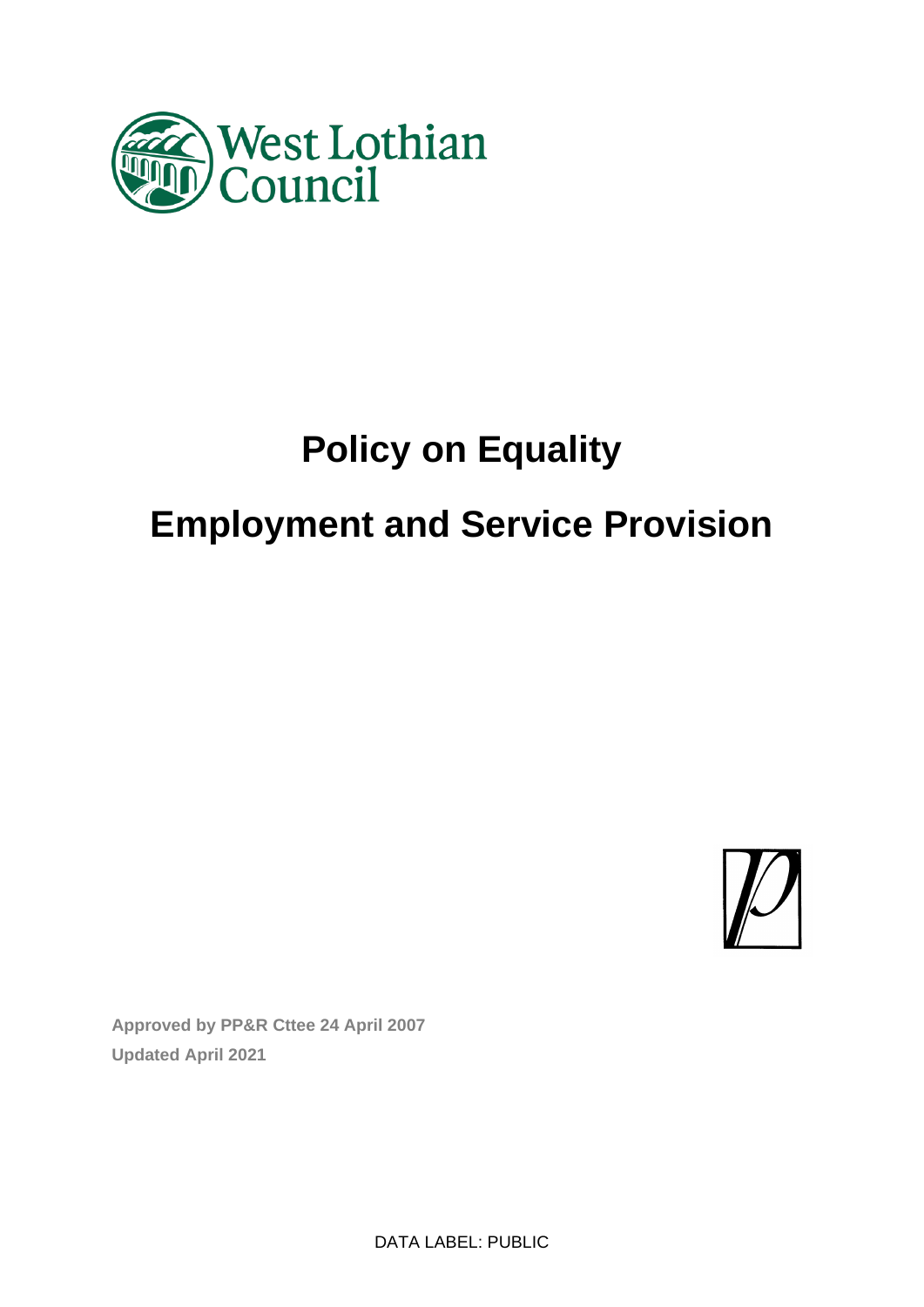# POLICY ON EQUALITY

# **EMPLOYMENT AND SERVICE PROVISION**

# **CONTENTS**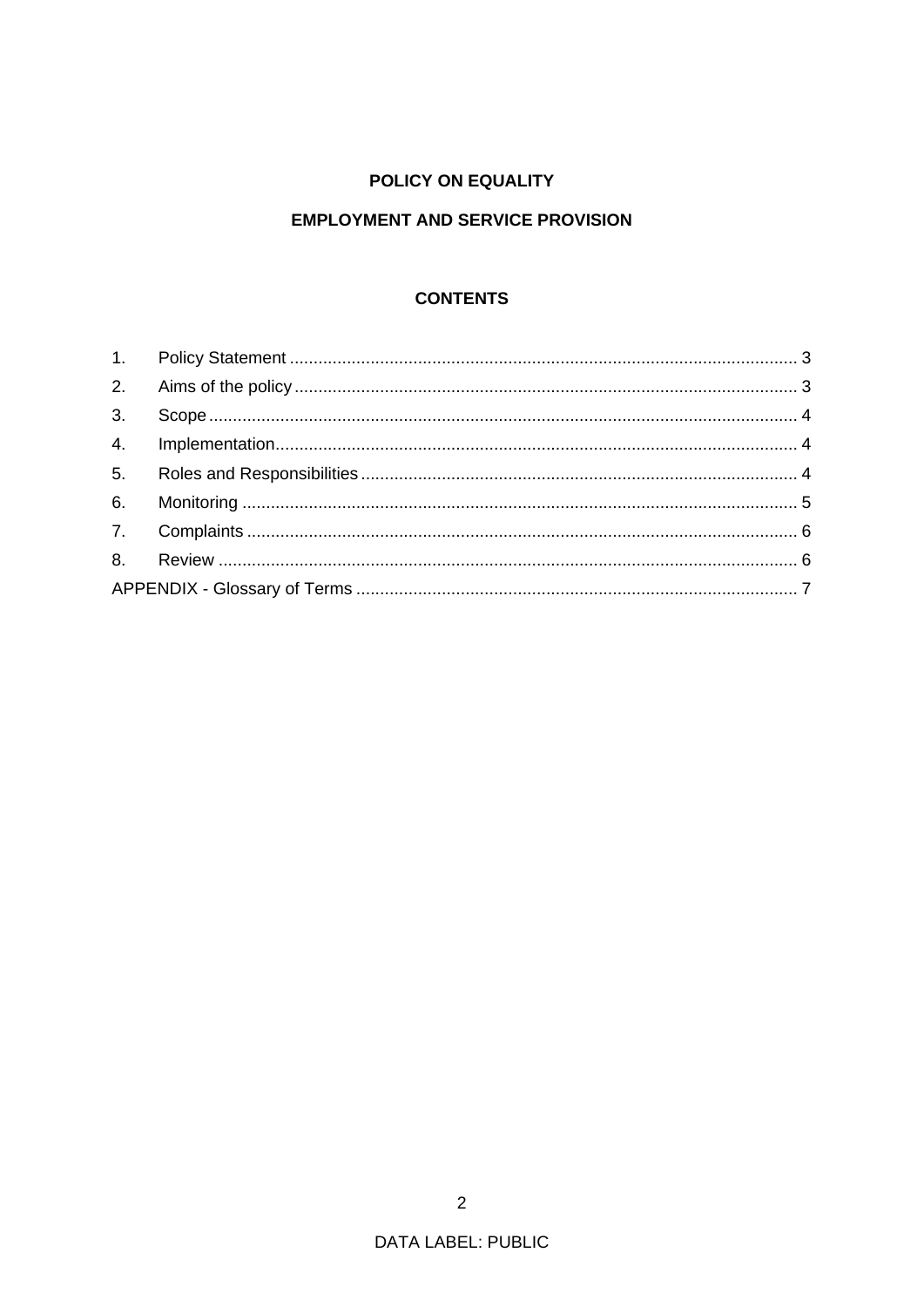# **POLICY ON EQUALITY**

# **EMPLOYMENT AND SERVICE PROVISION**

#### **1. Policy Statement**

- 1.1 As the largest employer and provider of public services in West Lothian, the council has a key role to play in eliminating discrimination and promoting equality of opportunity and good relations between different groups, within its own workforce and also within the communities it serves.
- 1.2 The council recognises and values the diverse range of talents, skills, experience and perspectives that exist within society and believes that those qualities and attributes should also be reflected within the composition of its workforce, its employment practices and in the planning and delivery of its services.
- 1.3 This policy sets out the council's commitment to provide services that are inclusive and accessible and also the measures it will adopt to eliminate discrimination, promote equality of opportunity and promote good relations between different groups both within and out with the workplace.
- 1.4 Central to the council's policy is the prevention of discrimination, victimisation and harassment against service users and employees on any grounds, but particularly in relation to the following protected characteristics:

age; disability; gender (sex); gender reassignment; marriage and civil partnership; pregnancy and maternity; race; religion or belief; and sexual orientation.

In addition, prevention of discrimination, victimisation and harassment in relation to language, social origin, employment status, political belief, trade union membership or activity, or responsibility for dependants is key to this policy.

1.5 Definitions of each of the above categories are included in the Appendix to this policy.

### **2. Aims of the policy**

The principal aim is to confirm and publicise the council's commitment to equality of opportunity and to create a policy framework around which strategies and action plans can be formulated to:

- eliminate unlawful discrimination within employment and service delivery practices and procedures
- promote equality of opportunity, social inclusion and good relations between persons of all equality target groups
- identify and remove barriers to accessing services, information and employment opportunities
- develop appropriate measures to increase levels of representation of underrepresented groups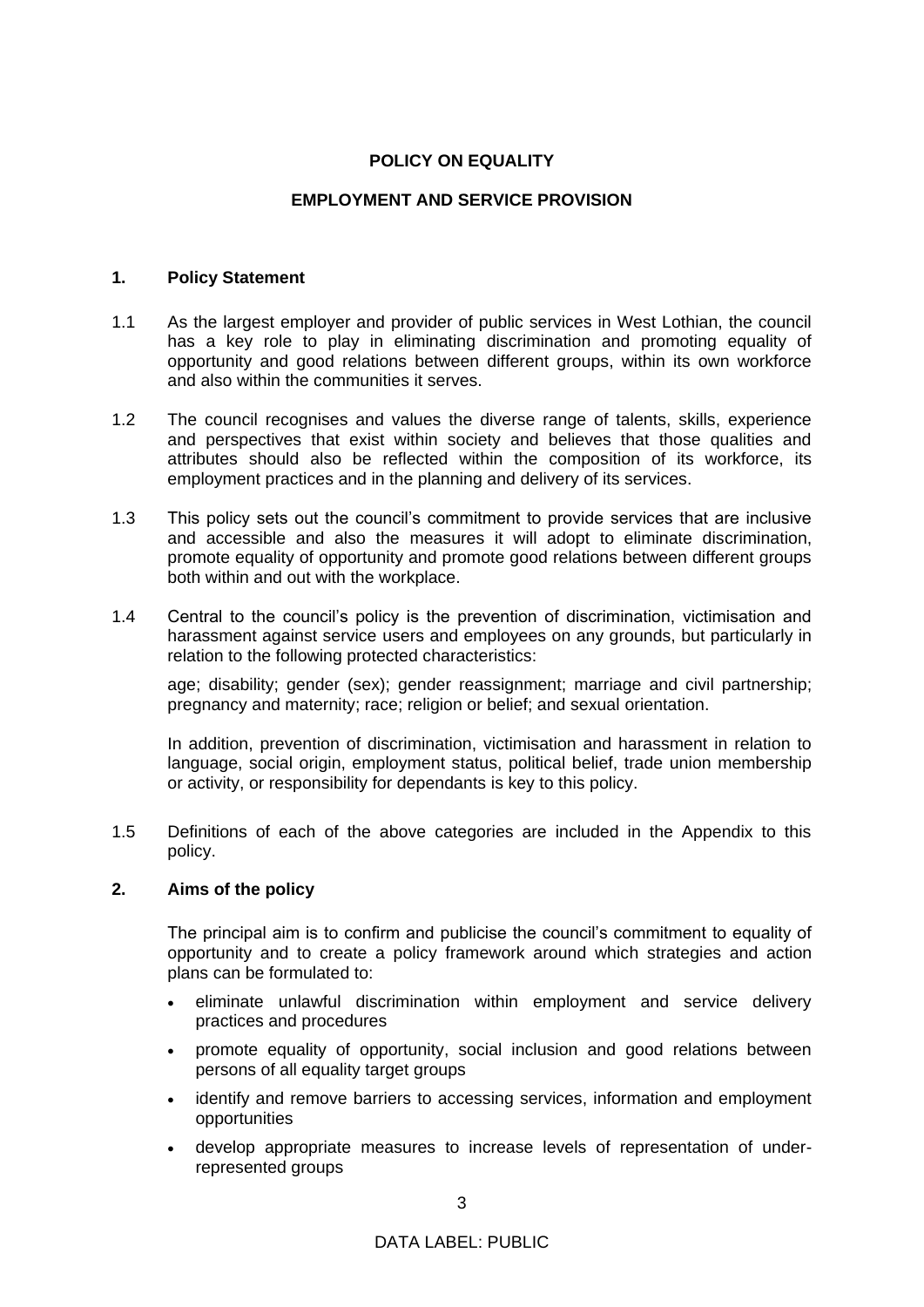- ensure compliance with the general and specific duties placed upon the authority by current and future equality legislation
- provide relevant workforce training and awareness programmes

# **3. Scope**

The policy applies to all employees, and those providing services on behalf of and in partnership with the council.

# **4. Implementation**

- 4.1 This policy will be implemented through the strategies and service specific action plans set out within the council's Corporate Equalities Outcomes and work to promote mainstreaming of equality.
- 4.2 The council's publicised information sets out arrangements for meeting the specific duties of the public sector equality duty which require authorities to:
	- Report progress on mainstreaming the general equality duty;
	- Publish equality outcomes and report progress;
	- Assess and review policies and practices:
	- Gather, use and publish employee information;
	- Publish gender pay gap information;
	- Publish an equal pay statement;
	- Consider award criteria and contract conditions in relation to public procurement; and
	- Publish in a manner that is accessible.
- 4.3 Implementation of the policy will also be supported through other key employment policies and procedures relating to Bullying & Harassment at Work, Recruitment and Selection, Disciplinary and Grievance, Leave for Family Care and Management of Sickness Absence

## **5. Roles and Responsibilities**

5.1 Corporate Management Team

The council's Corporate Management Team has overall responsibility for monitoring the implementation of this policy throughout the council, both in terms of service delivery and employment matters.

5.2 Depute Chief Executives and Heads of Service

Depute Chief Executives and Heads of Service are responsible for ensuring that the policy is effectively implemented within their own services in accordance with equality action plans and strategies.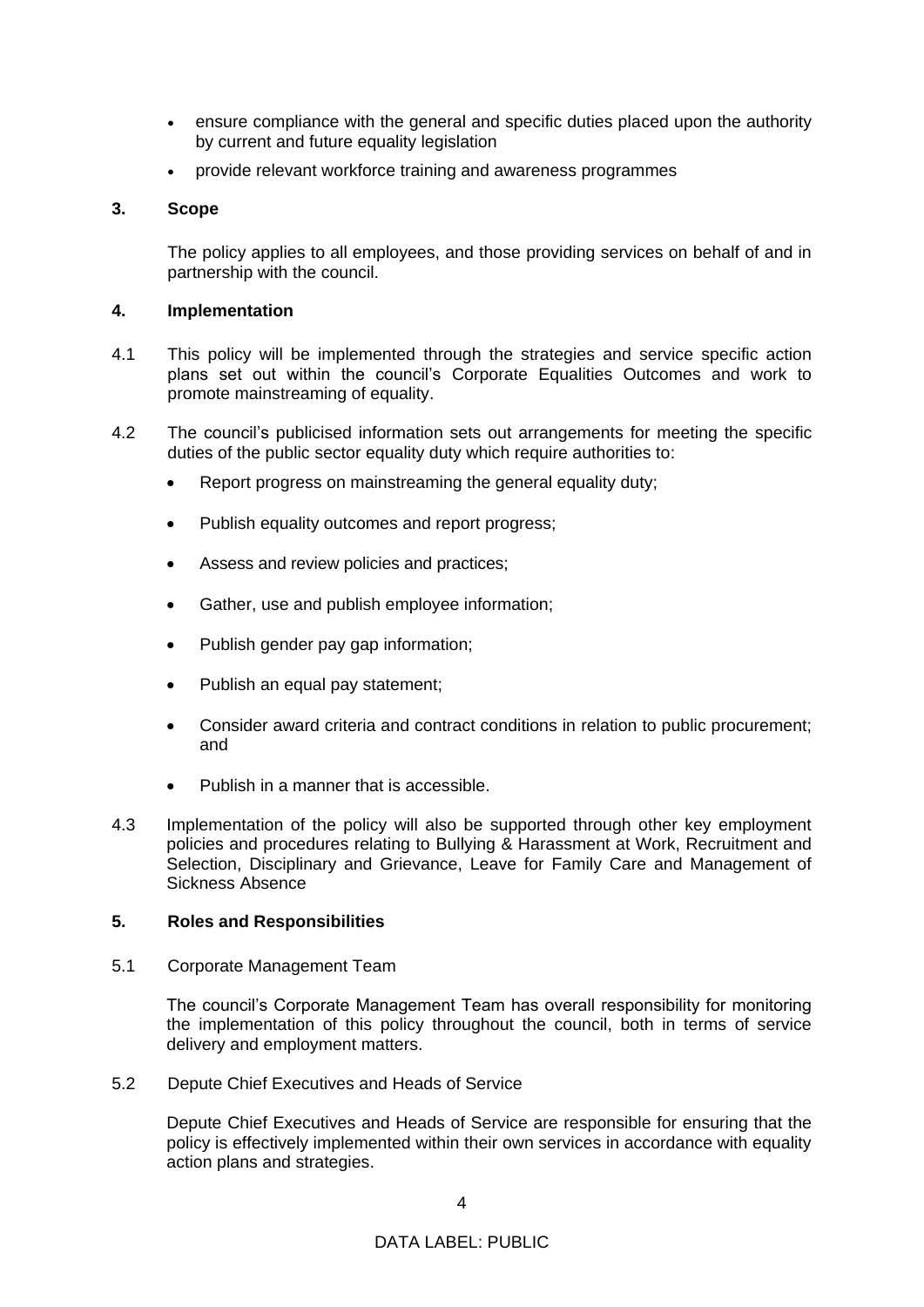#### 5.3 Service Managers

Service Managers will ensure that equality matters are integrated into policy development, decision-making, service planning and delivery and employment matters.

Managers are also responsible for ensuring that service and employment functions, policies, practices and procedures are equality impact assessed and that any resultant changes and improvements are implemented.

#### 5.4 Employees

All employees have a responsibility to eliminate discrimination, advance equality of opportunity and foster good relations between persons of different groups. Employees will be supported in fulfilling those responsibilities through appropriate training and guidance.

### 5.5 Corporate Working Group on Equality (CWGE)

The CWGE is accountable to the Corporate Management Team and consists of senior representatives from the council's services.

The Group has a remit to:

- generally promote and champion equality issues in the council;
- provide a forum within which to share 'best practice';
- monitor the implementation of the council's equality outcomes and progress on mainstreaming;
- report action taken to implement this policy to the Corporate Management Team and make recommendations on actions to improve promotion of equality within the council as a whole
- 5.6 Partner Organisations, Contractors and Suppliers

Partners, Contractors and Suppliers of goods and services will be expected to comply with the terms of this policy and will be asked to provide evidence on how they are meeting the general and specific duties to eliminate unlawful discrimination, advance equality and foster good relations between different groups.

# **6. Monitoring**

- 6.1 Each service is responsible for monitoring and reviewing their policies, procedures and work practices to ensure they promote equality and comply with legislative requirements.
- 6.2 The Chairperson of the CWGE will keep the Corporate Management Team appraised at appropriate intervals of the results of ongoing monitoring and equality impact assessments and recommend proposals for improvement as necessary.
- 6.3 In keeping with the legal requirement to publish equality monitoring information, equality monitoring information will be submitted to the Council Executive every two years as part of a progress report on mainstreaming equality.

# DATA LABEL: PUBLIC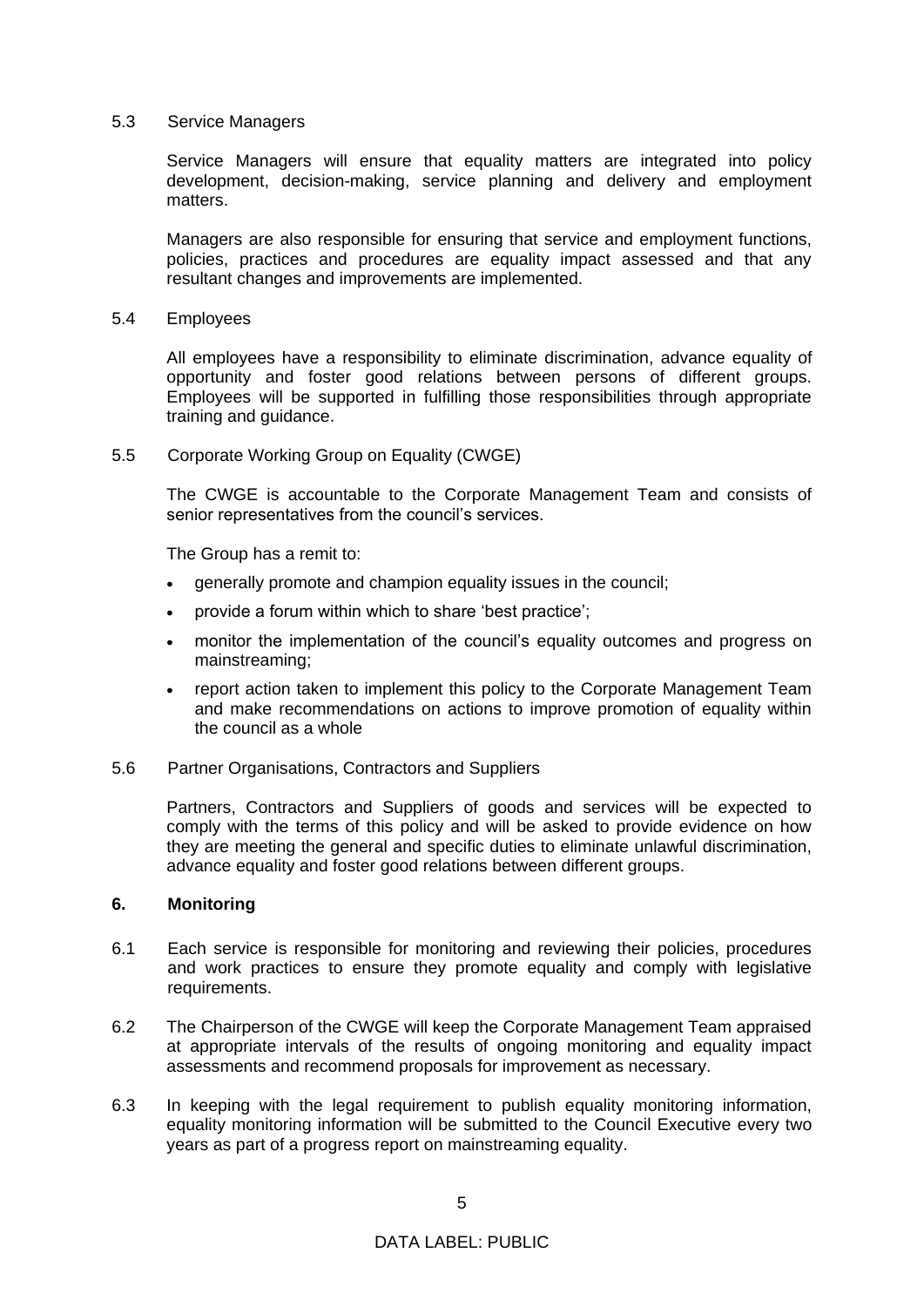6.4 Monitoring information including actions taken to implement the outcome of equality impact assessments will also be posted on the council's web-site and in other approved publications.

# **7. Complaints**

The council will ensure that complaints relating to equality issues are investigated fully and appropriate action taken. Complaints relating to service provision will be dealt with under the council's Corporate Complaint's Procedure. Complaints relating to employment will be dealt with under the terms of the Policy on Dealing with Complaints of Bullying and Harassment at Work and the Recruitment & Selection Policy, but only to the extent allowed by the governing legislation.

# **8. Review**

This policy will be reviewed at least every 5 years in consultation with the recognised trade unions and other appropriate parties as determined by the council.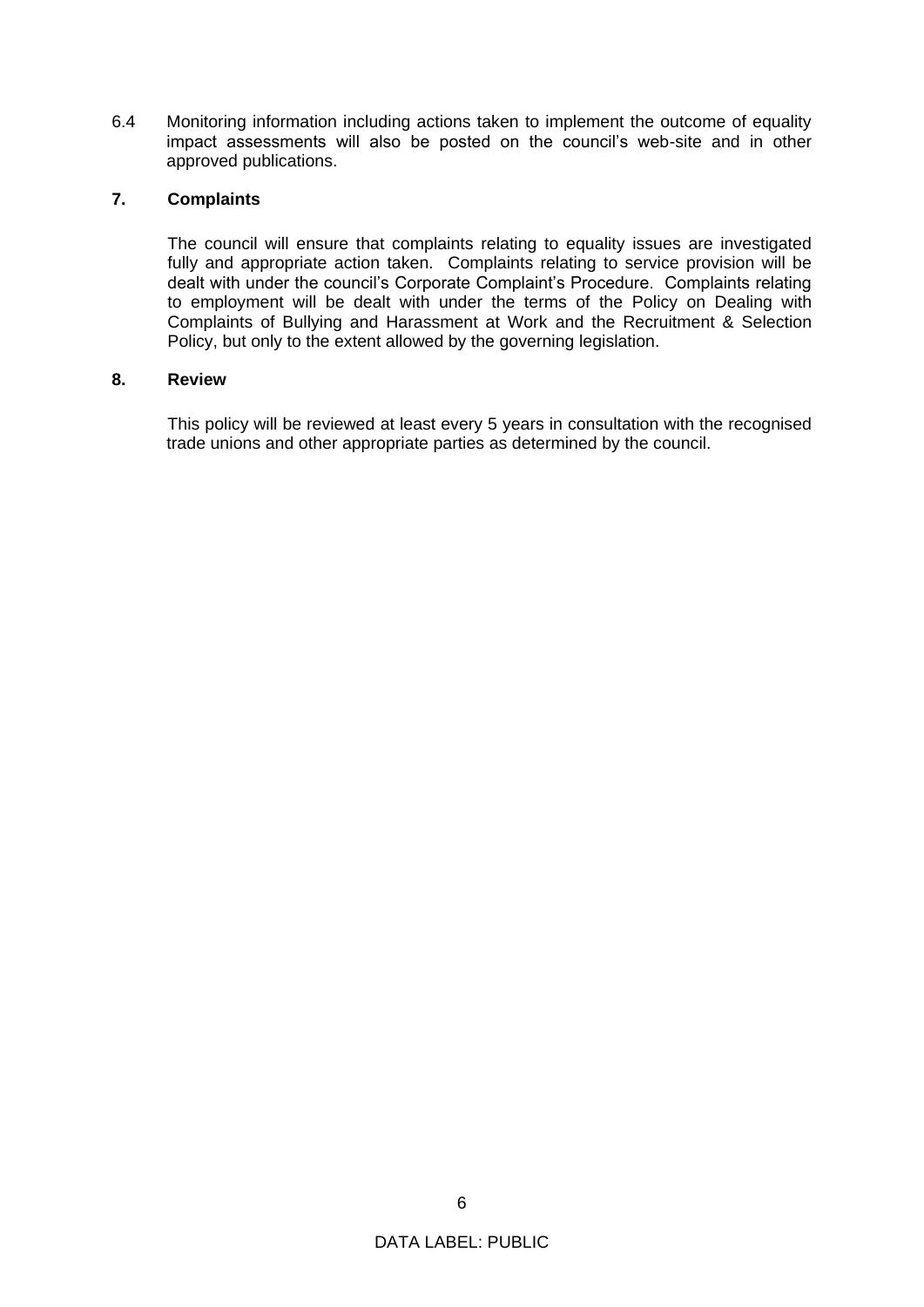# **APPENDIX**

# **Glossary of Terms**

For the purposes of this policy:

# **Age**

Age discrimination is as detailed in the Equality Act 2010. This covers all ages subject to the following exemption:

• where there is an objectively justifiable age limit in relation to a particular service or employment matter.

### **Disability**

The definition of 'disability' contained in the Equality Act 2010 has been adopted.

The Act defines a disability as:

'a physical or mental impairment, which has a substantial and long-term adverse effect on a person's ability to carry out day-to-day tasks'.

### **Gender Reassignment**

Gender reassignment includes someone who intends to undergo, is undergoing or has undergone a process (or part of a process) for the purpose of reassigning the person's sex by changing physiological or other attributes of sex as defined in the Equality Act 2010.

### **Marital Status**

This covers married persons, as specified in the Equality Act 2010.

### **Civil Partnership Status**

This covers partnerships created under the Civil Partnership Act 2004.

### **Pregnancy and Maternity**

Protection against discrimination for pregnant women or those on maternity leave is provided by the Equality Act 2010.

### **Race**

As well as race this includes colour, nationality, and ethnic or national origins, as defined in the Equality Act 2010.

'Racism' is conduct, words or practices which advantage or disadvantage people because of their colour, culture or ethnic origin, as defined in the Stephen Lawrence Inquiry report.